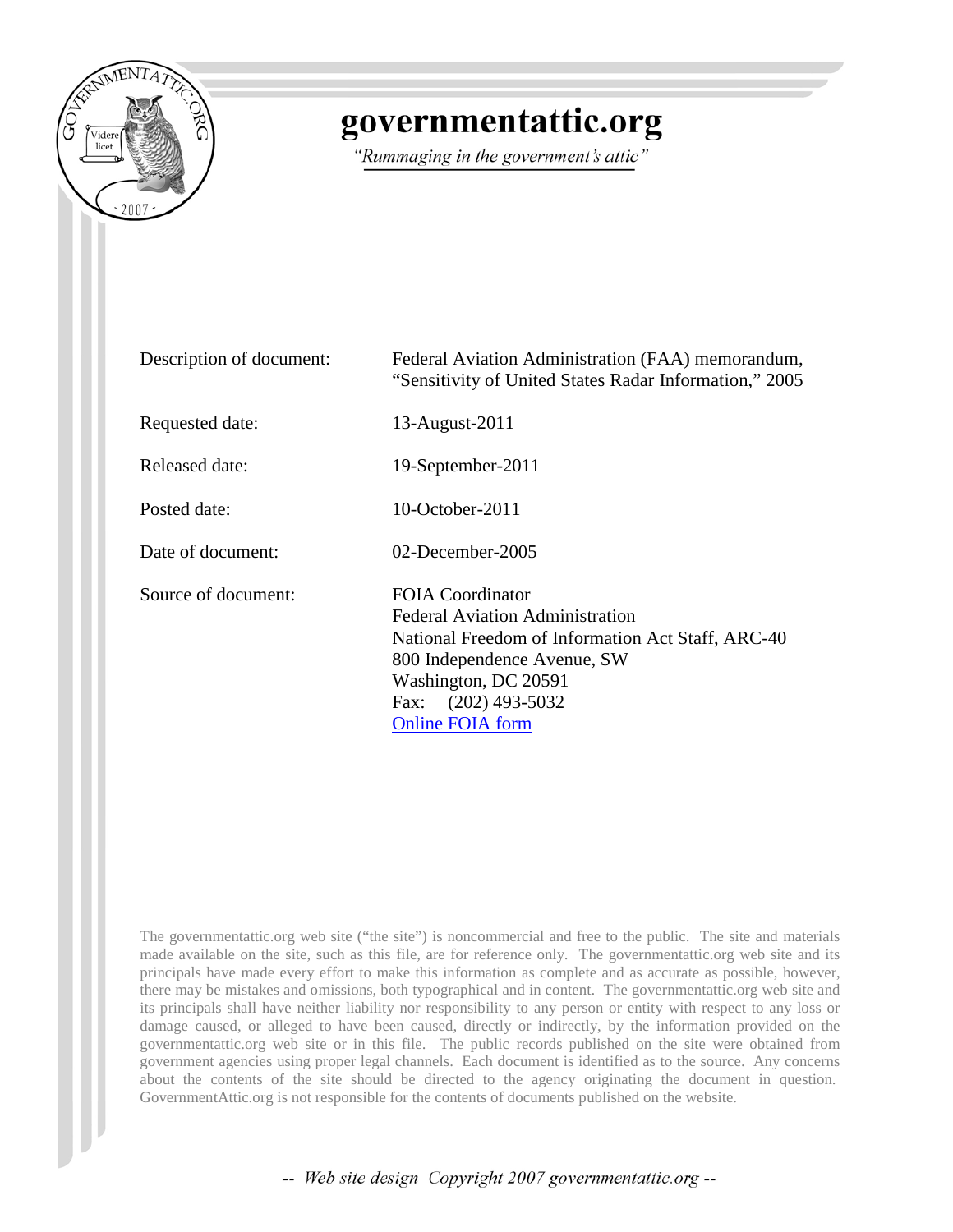

U.S. Department of Transportation **Federal Aviation Administration** 

### **SEP 1 9 2011**

#### **Freedom of Information Act (FOIA) Request 2011-8771**

This letter is in response to your August 13, 2011 FOIA request for a copy of the December 2, 2005 memorandum, "Sensitivity of United States Radar Information" from the Director, Office of Internal Security and Investigations, AIN-1.

A records search was conducted the Office of Security and Hazardous Materials Safety (ASH) and enclosed is a copy of the memorandum you requested. It is being released to you in its entirety.

There are no fees associated with this request because the cost to process was under \$10.00.

Sincerely,

Bruce Herron Director, Office of Security

Enclosure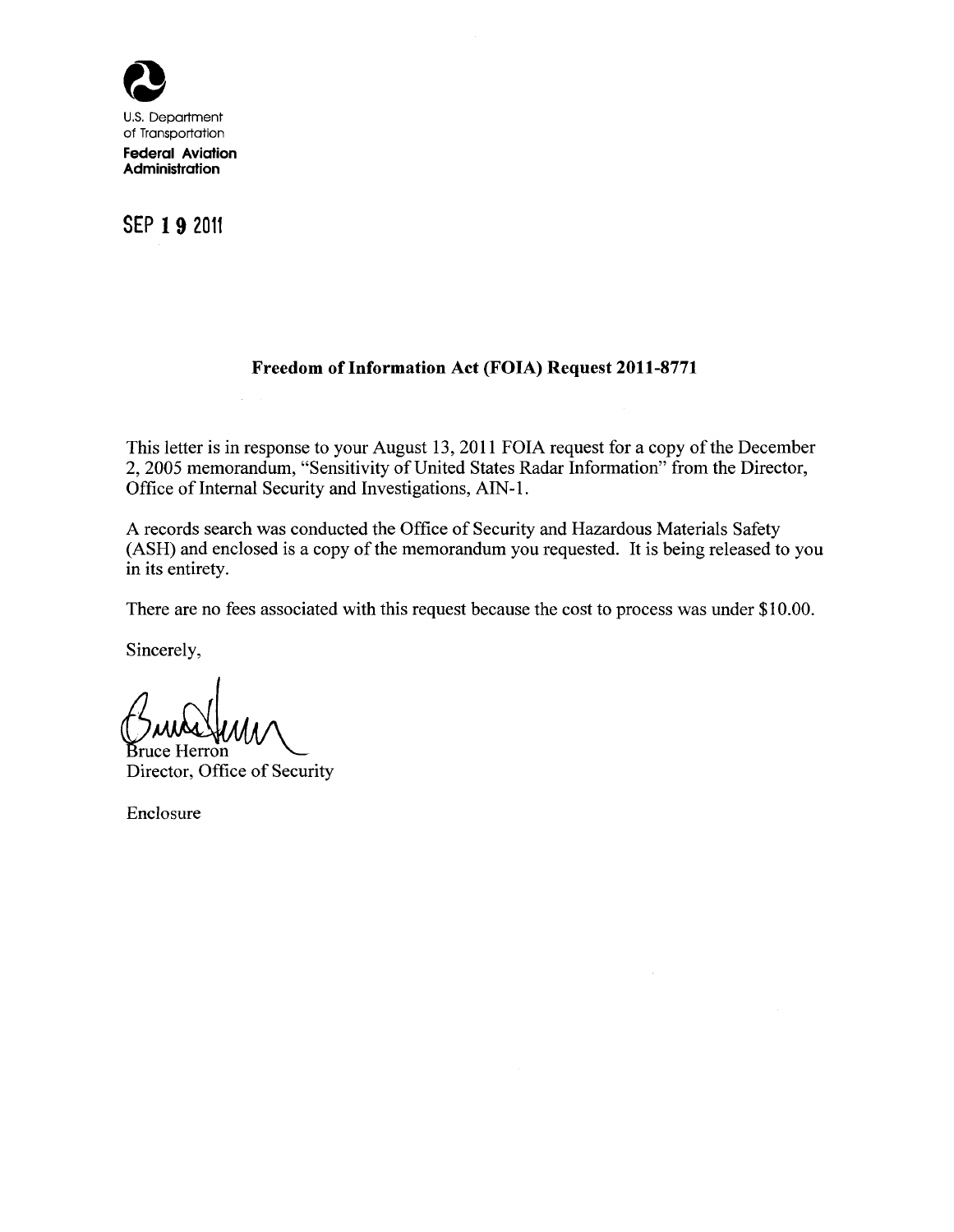

### **Federal Aviation Administration**

# Memorandum

| Date:        | <b>DEC</b> | 2,2005                                                                                                                                |  |
|--------------|------------|---------------------------------------------------------------------------------------------------------------------------------------|--|
| To:          |            | Acting Director, ATC Spectrum Engineering Services, Mailstop AJW-6<br>Director, Office of Life and Security and Investigations, AIN-1 |  |
| From:        |            |                                                                                                                                       |  |
| Prepared by: |            | Internal Security Policy Division, AIN-200                                                                                            |  |
| Subject:     |            | Sensitivity of United States Radar System Information                                                                                 |  |
|              |            |                                                                                                                                       |  |

Your e-mail of November 9, 2005 asked for recommendations and guidance on

- 1. The suitable sensitive unclassified information (SUI) label for your database of United States radar systems and microwave links.
- 2. Background checks or security clearances for access to this information.
- 3. Proper labeling and handling of SUI and Sensitive Security Information (SSI).
- 4. Contracting language and nondisclosure agreements for people who need access to this information.
- 5. Justification to withhold this information if someone requests it through the Freedom of Information Act (FOIA).

Your e-mail stated the database information:

- 1. Is not normally available to the public;
- 2. Contains information such as the locations of all United States radar systems and microwave links that send radar information; and
- 3. Provides information that a criminal or terrorist could use to spot weak links in national surveillance capabilities and to find radar sites to disrupt or destroy the vital services and security measures they provide.

Based on your description of the database and by Title 49 Code of Federal Regulations Part 15.5(b), it's proper to label database information SSI because

- 1. The database lists physical assets vital to the aviation transportation system;
- 2. Destruction or incapacity of these assets would have a debilitating impact on transportation security; and
- 3. Criminals or terrorists could use database information to evade surveillance, an aviation security measure.